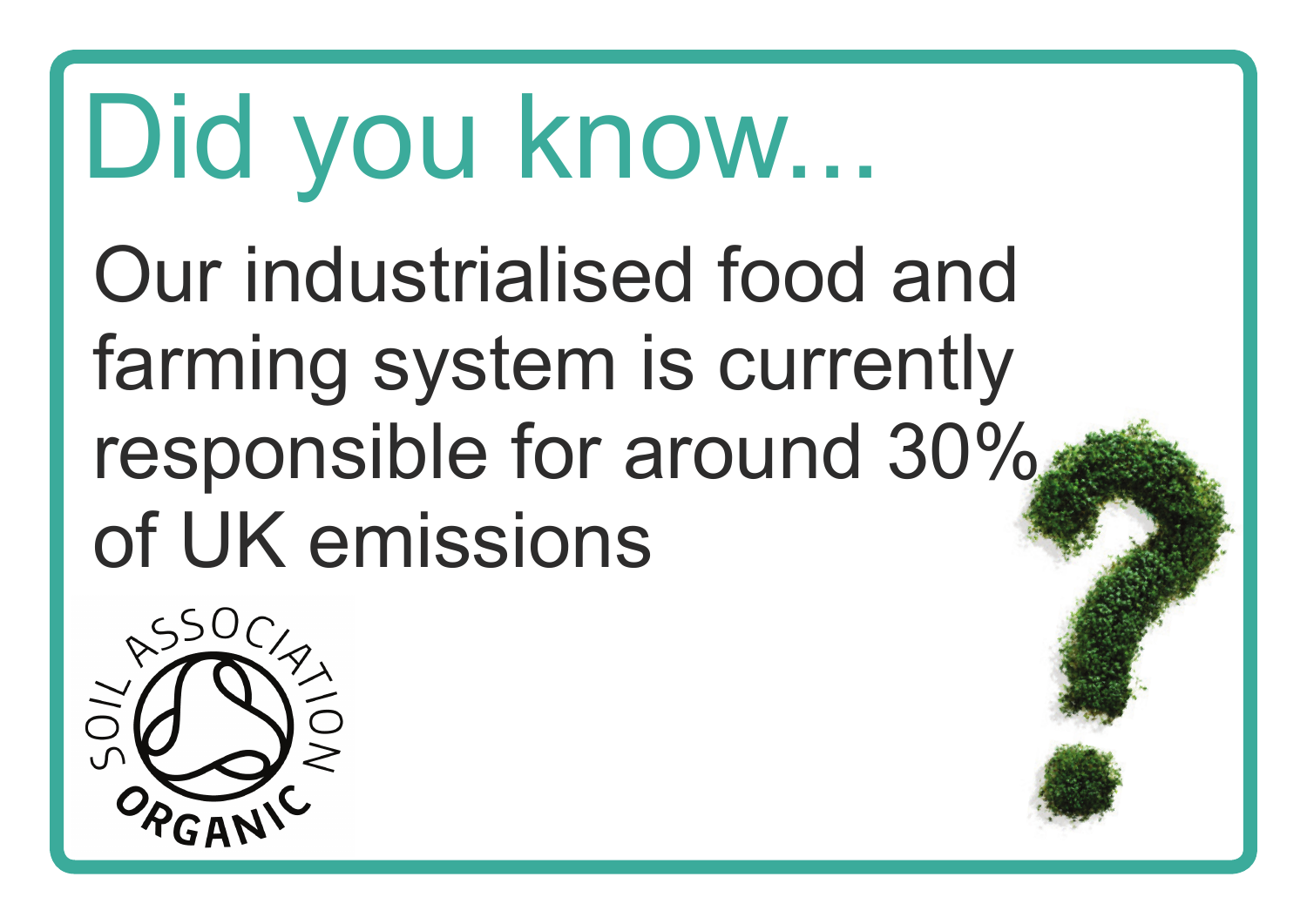#### Did you know... "Organic" describes the underlying system of agricultural production

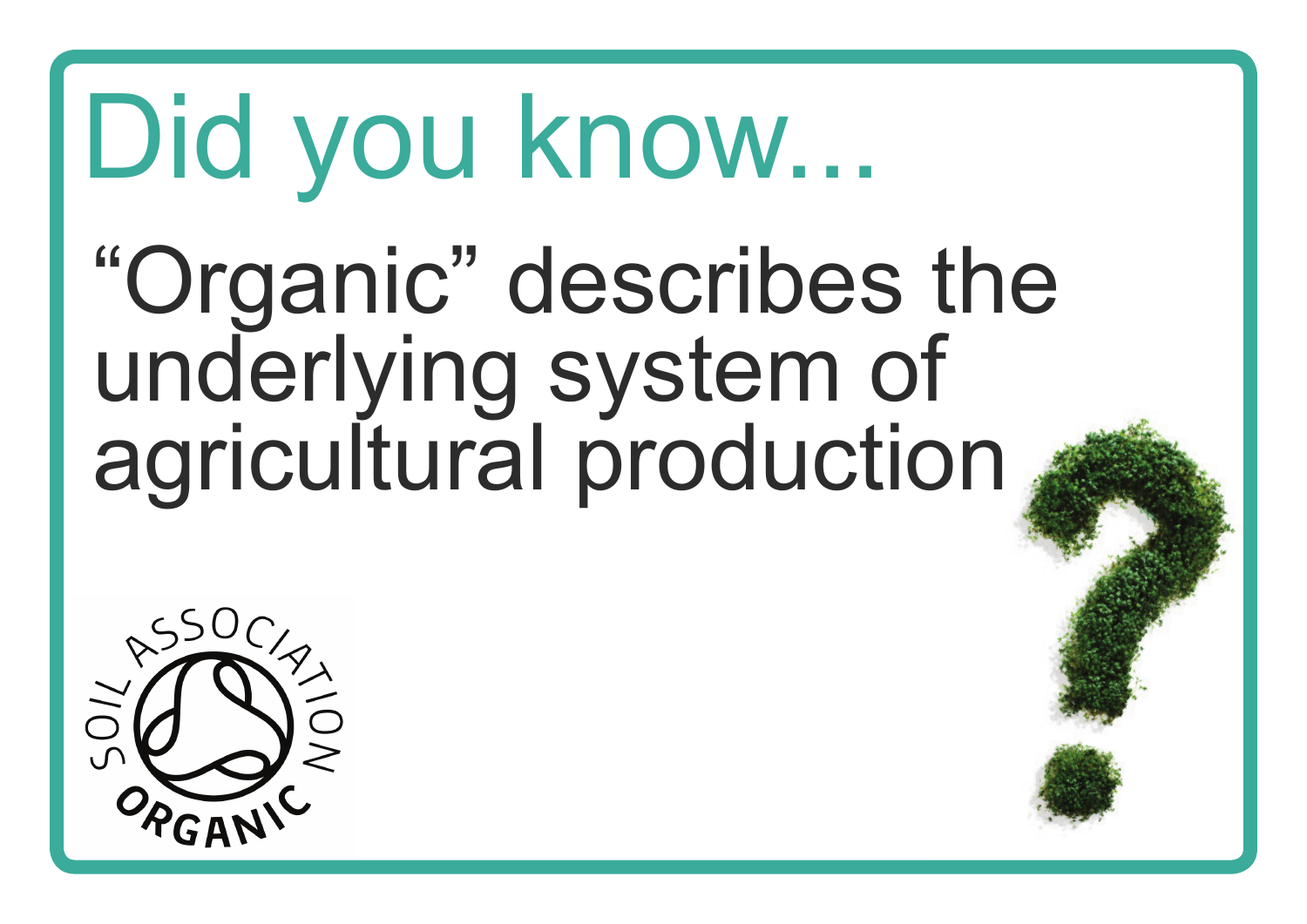### Did you know... Over 73,000 Catering Mark meals are served each weekday

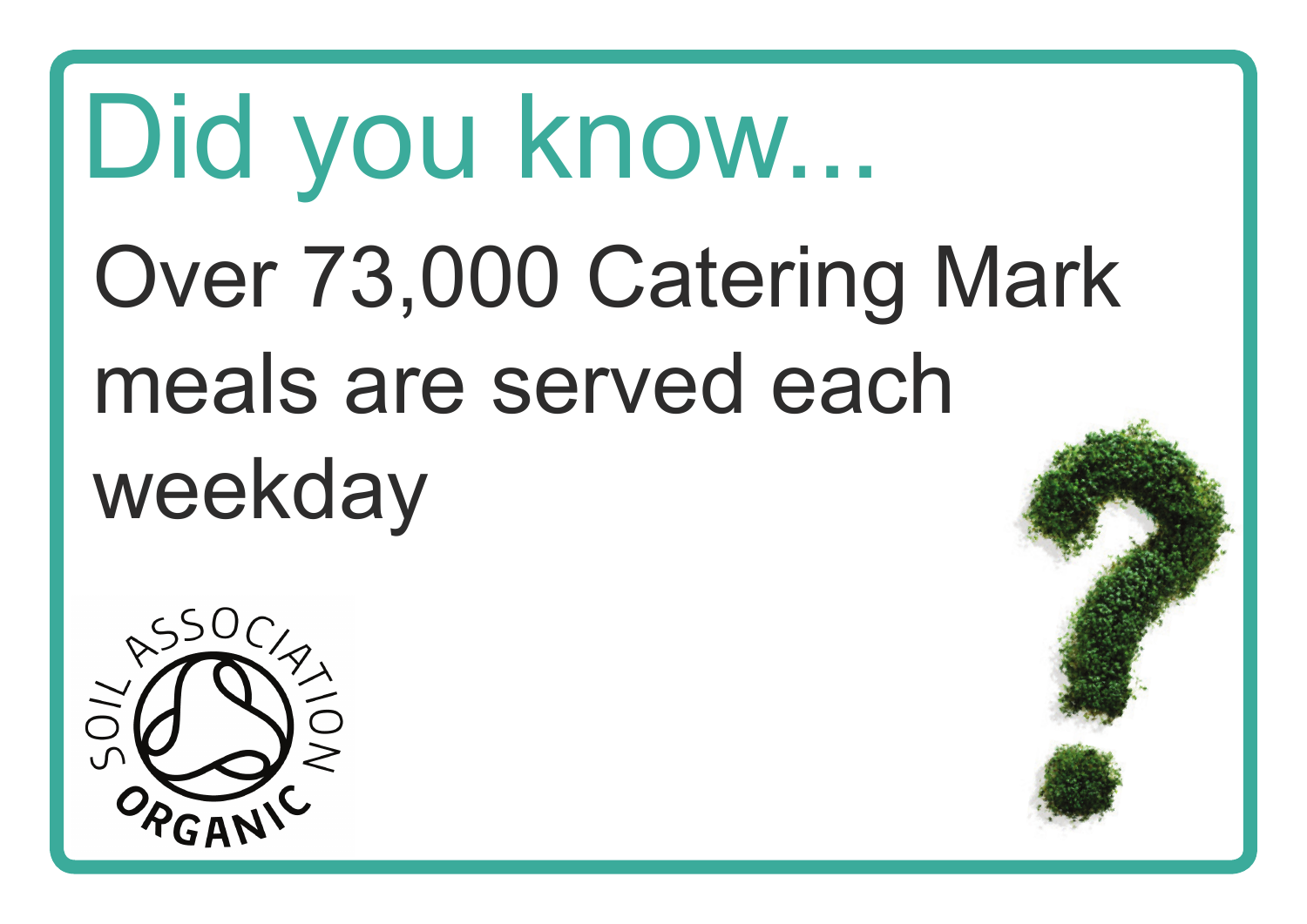### Did you know... Buying local produce helps to support your local businesses

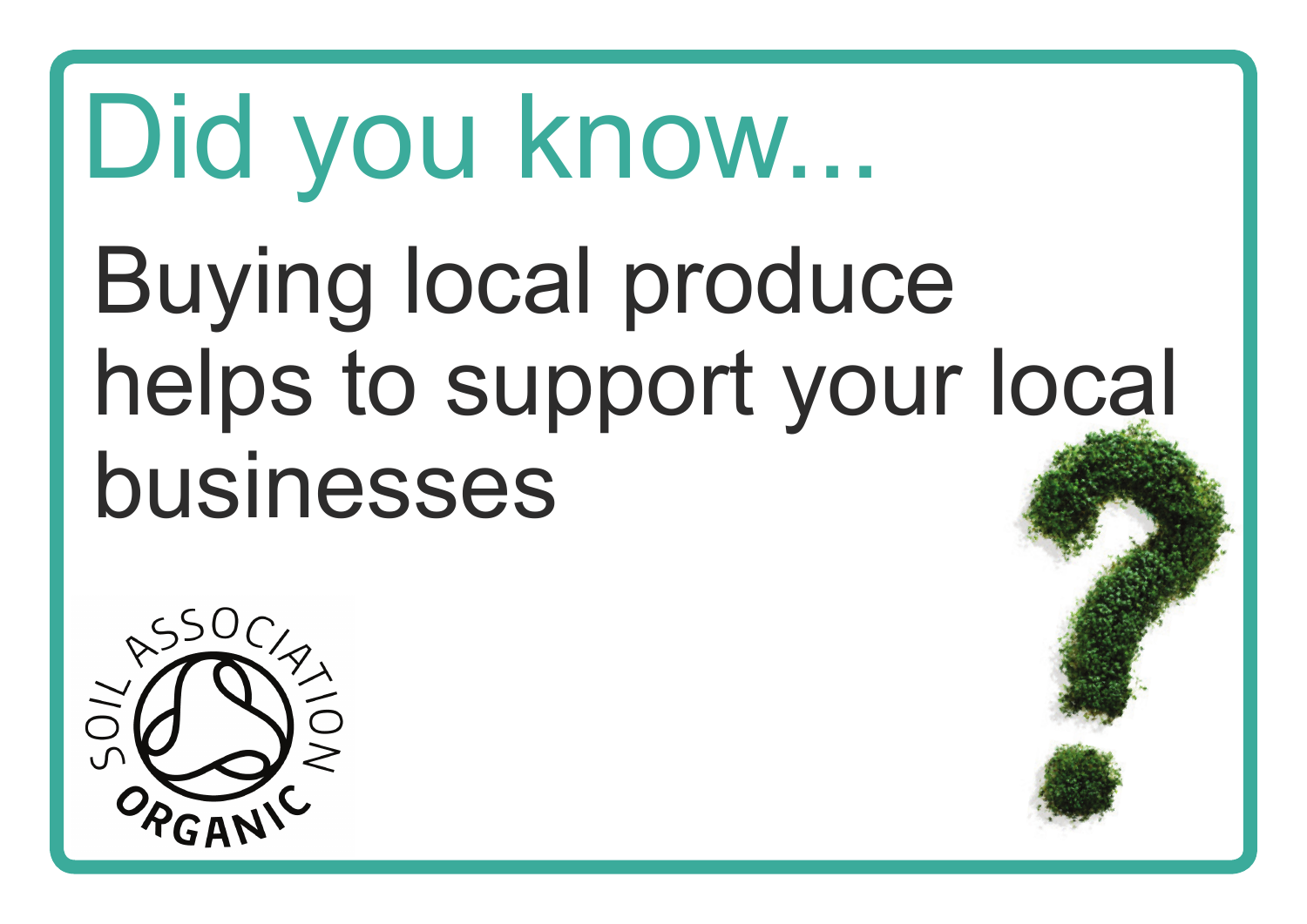### Did you know... Over fishing has caused one third of all fish stocks worldwide to collapse

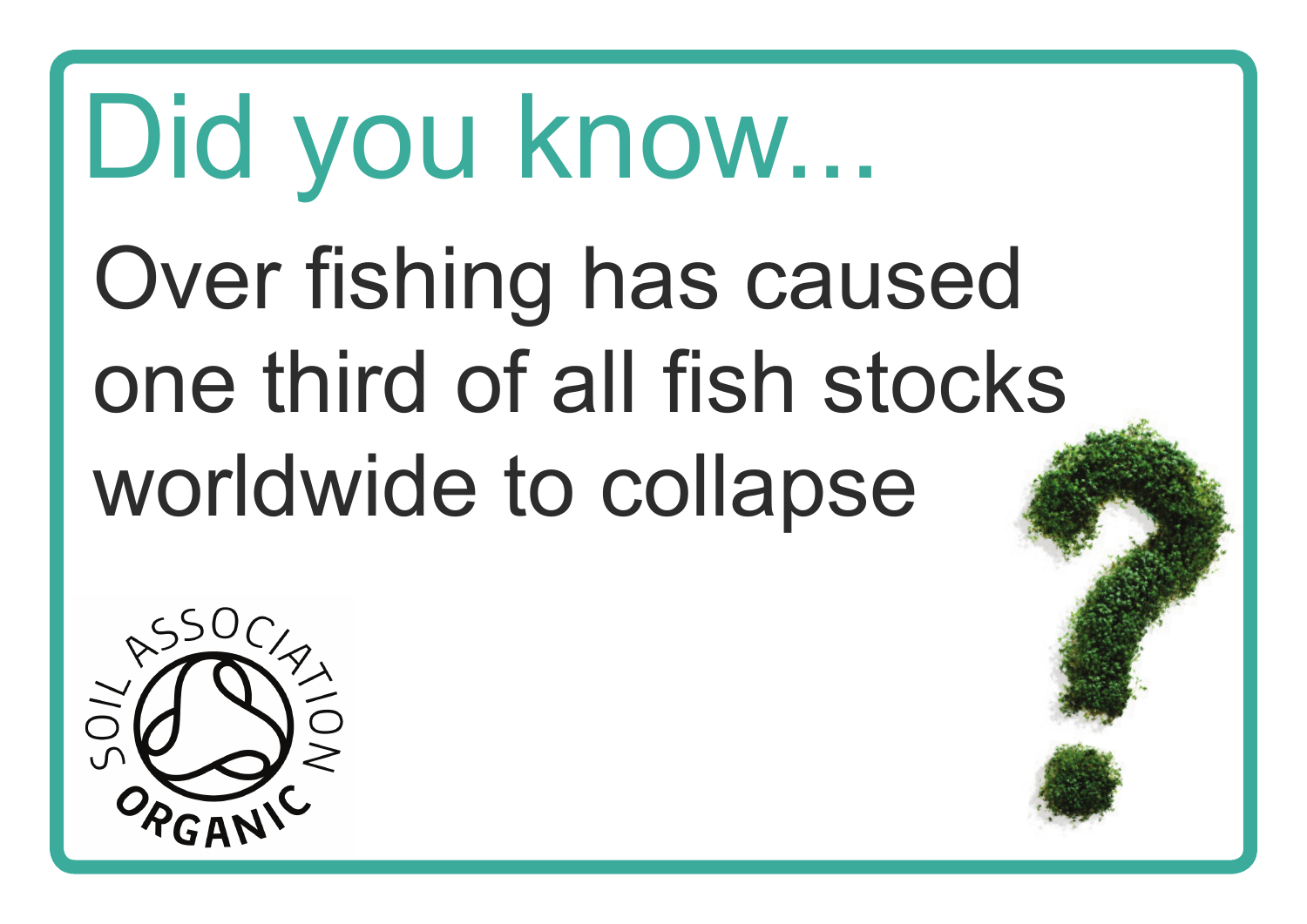Did you know... Research has shown that organic milk has higher levels of an Omega-3 essential fatty acid, vitamin E, vitamin A  $\frac{1550}{100}$  and antioxidants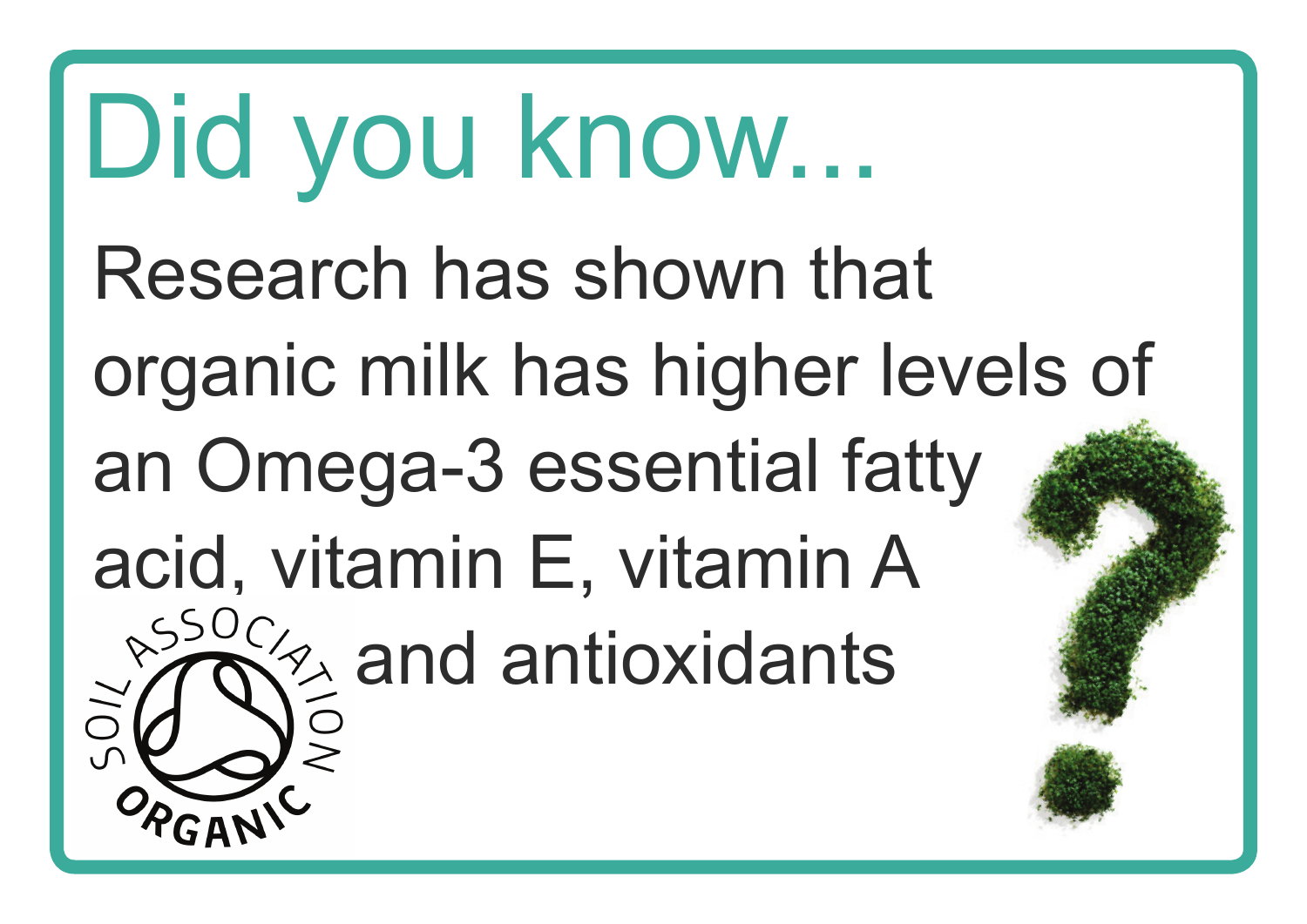Did you know... The minimum standard required for meat on Catering Mark menus is farm assurance – required for all meat products to achieve Bronze. Free range, outdoor reared  $350<sub>C</sub>$  and outdoor bred also **NO** S require farm assurance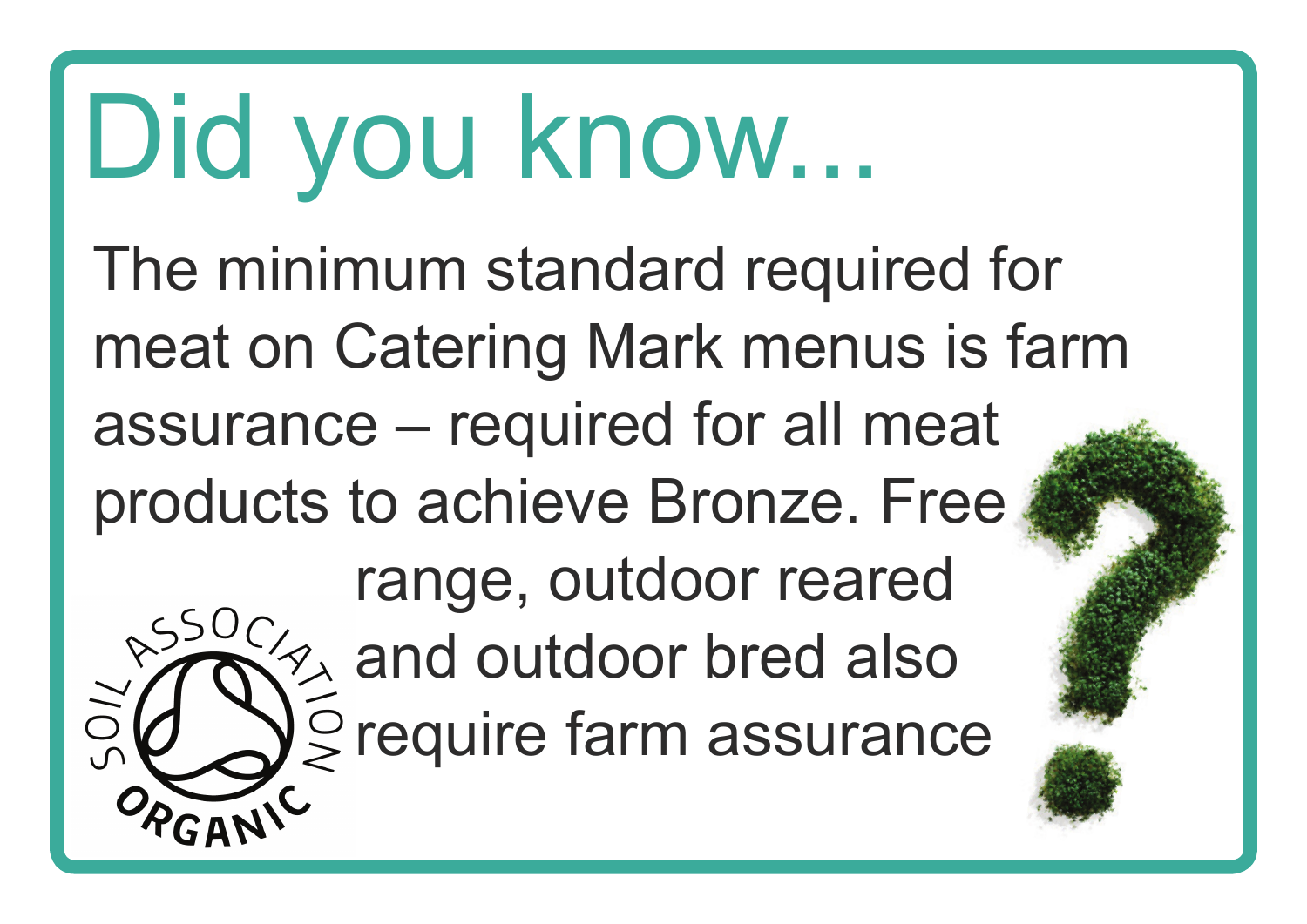#### Did you know... For chicken meat or eggs to be called 'free-range', it must be produced to standard laid down by EU law, which specify that

chickens must be provided with  $\frac{1550}{100}$  access to open-air runs

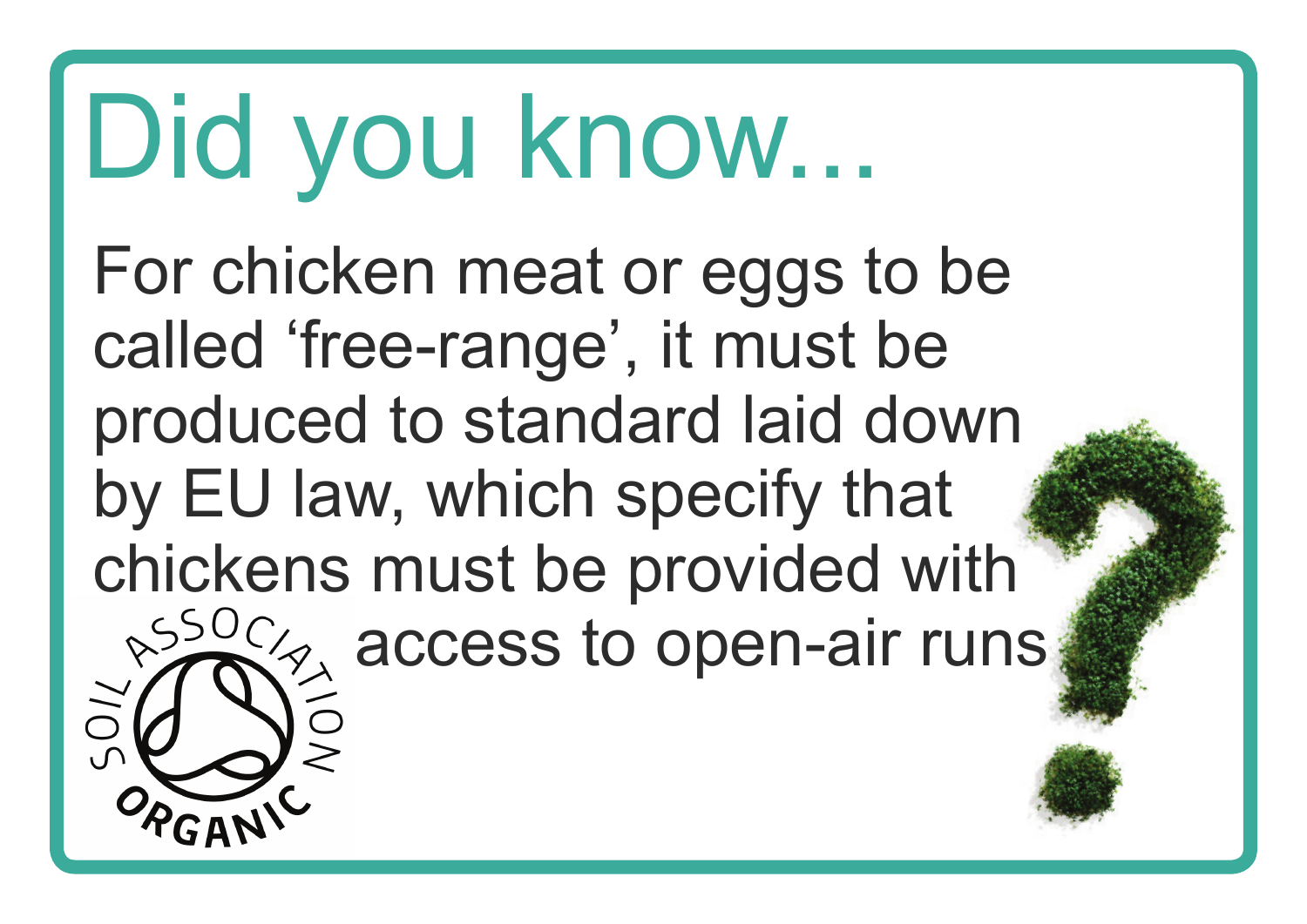Did you know... The Catering Mark works with caterers who never serve fish from the Marine Conservation Society **SSOCA** 'Fish to Avoid' list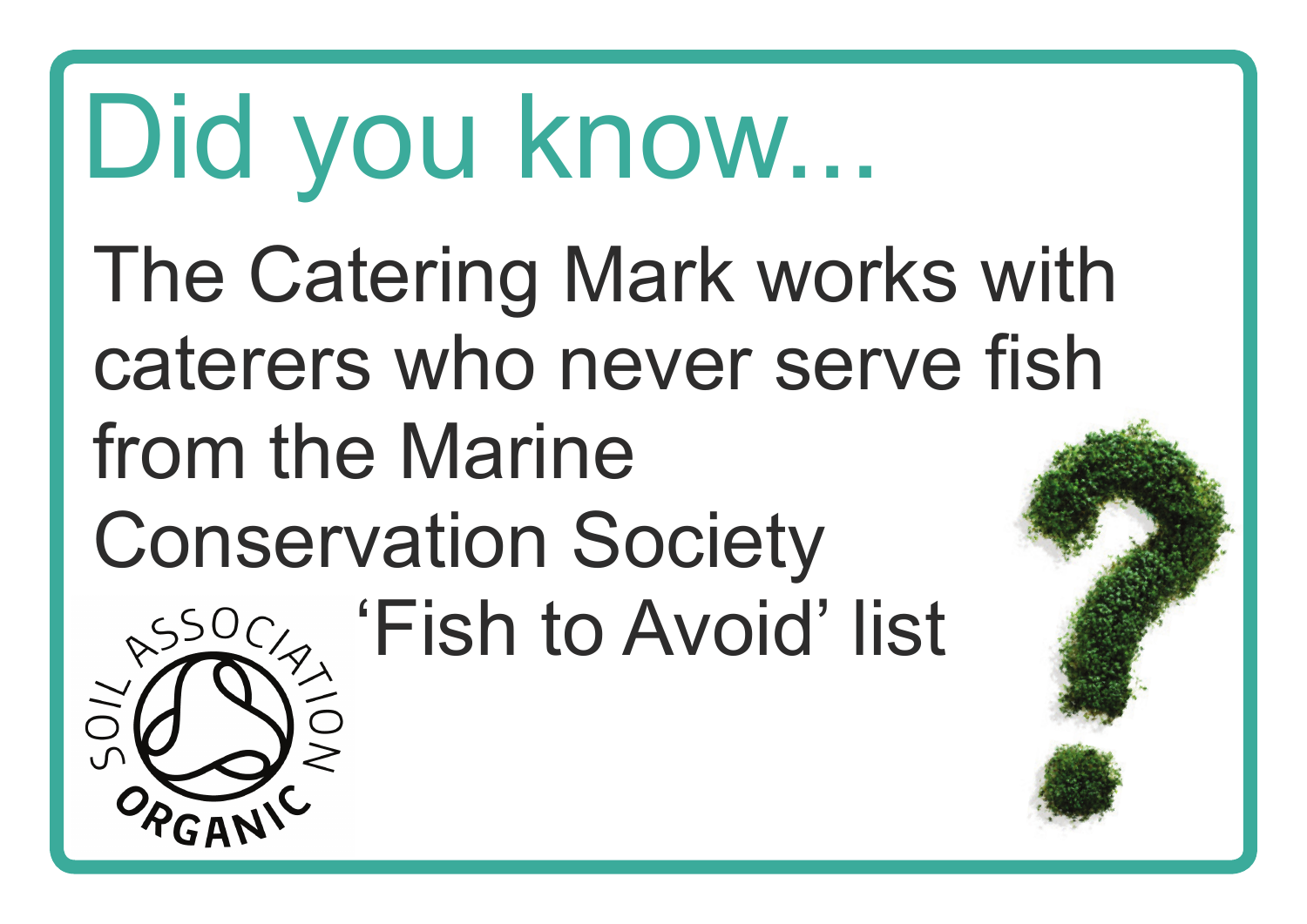Did you know... The Intergovernmental Panel on Climate Change estimates that agriculture is responsible for 13.5% of emissions **SSOC<sub>2</sub>** worldwide

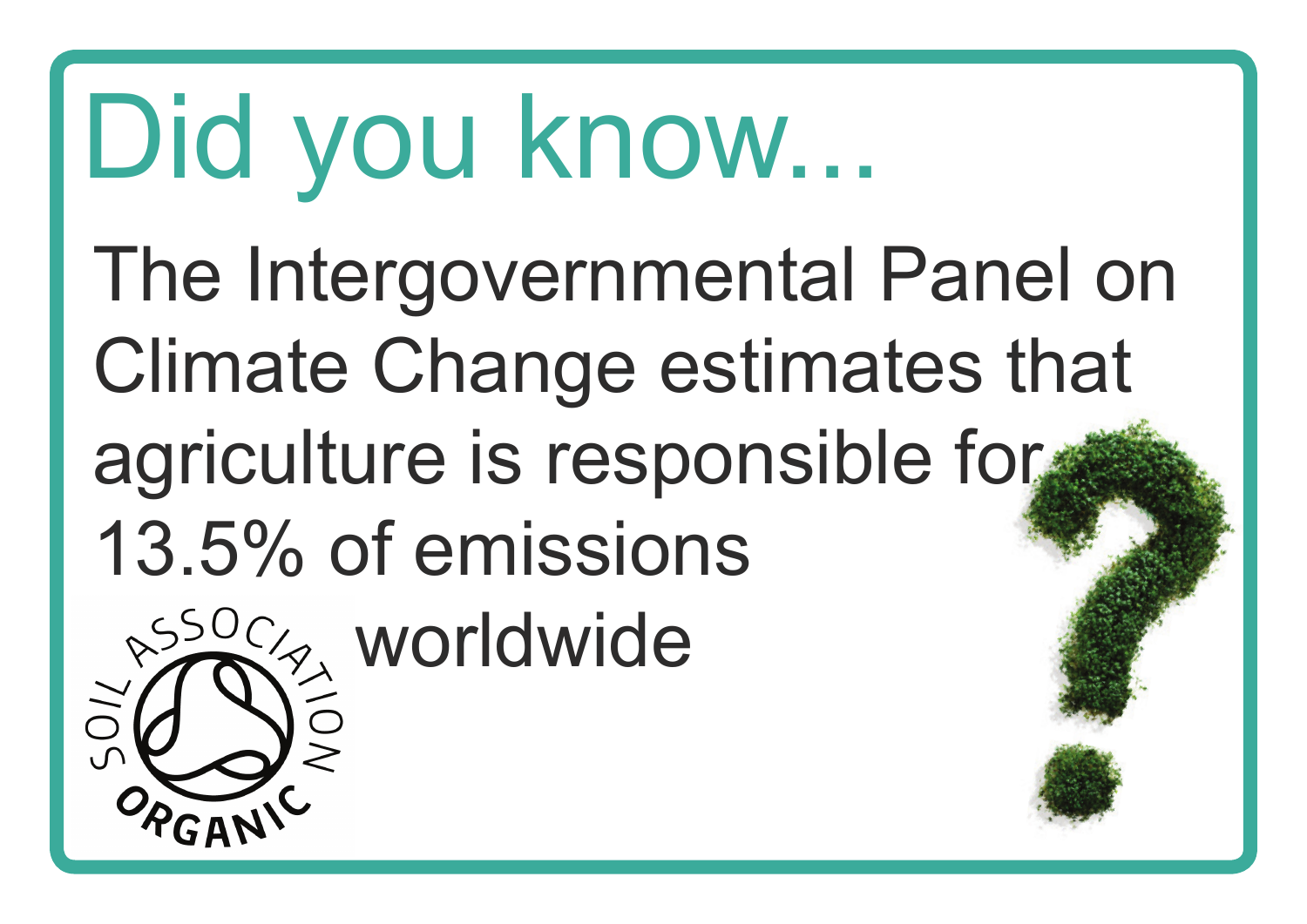## Did you know...

 $850C/2$ 

7OS

According to leading animal welfare organisation, Compassion in World Farming, organic farming has to potential to offer the very highest standards of animal welfare and. the Soil Association's welfare standards are leaders in the field. The

> Soil Association insists on  $\frac{3}{2}$  higher welfare standards  $\mathcal{G}$  for organic poultry than most other organic certifiers<sup>1</sup>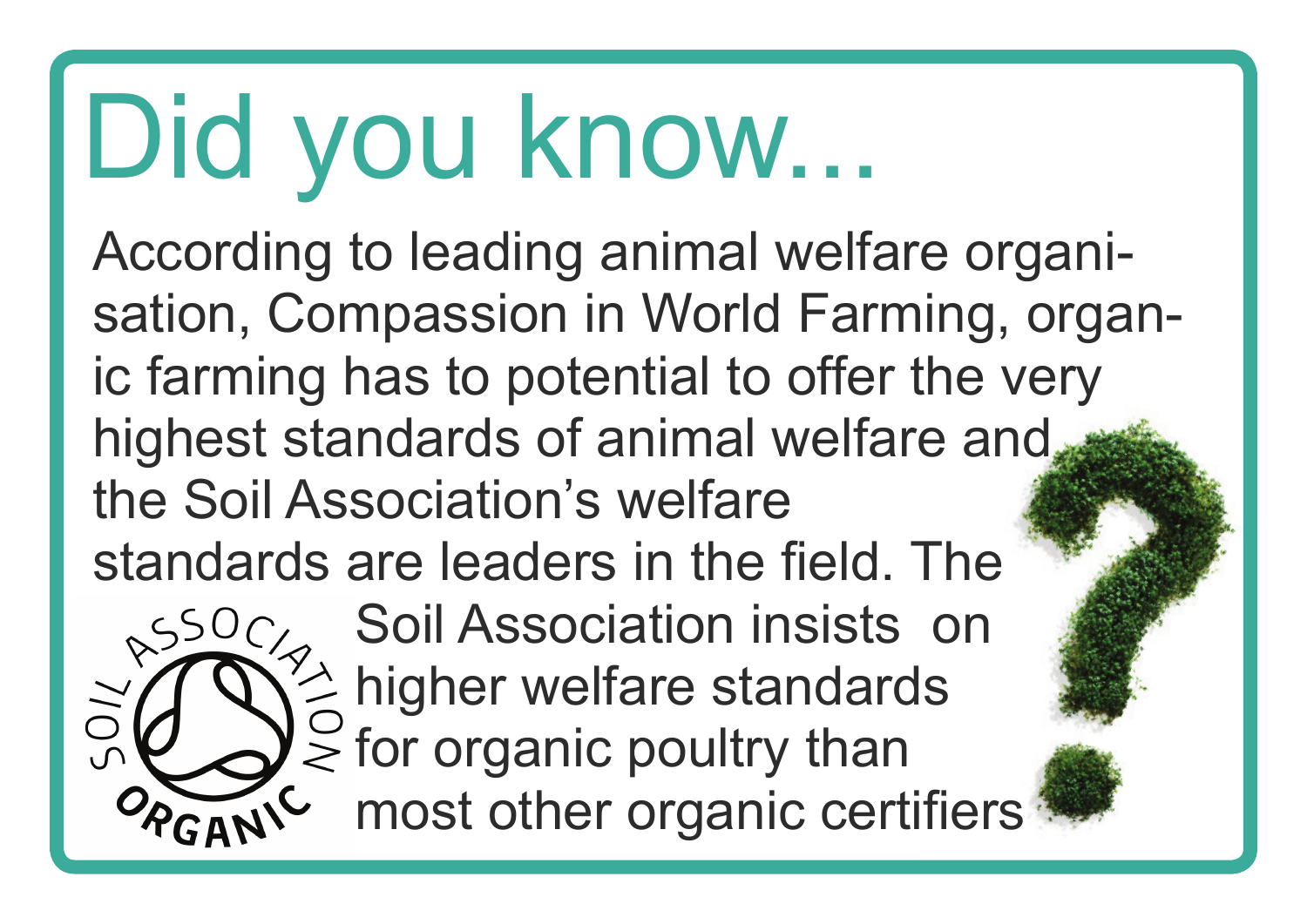## Did you know...

70V

According to the UN Food and Agriculture Organisation, meat consumption accounts for 18% of global greenhouse emissions. This is due to methane emissions from cattle and forest clearance to grow animal feed for intensive farming, as<br>  $\frac{550}{ }$ % well as the nitrous oxide

well as the nitrous oxide  $\frac{z}{z}$  emissions from fertiliser  $\leq$  used to grow this feed